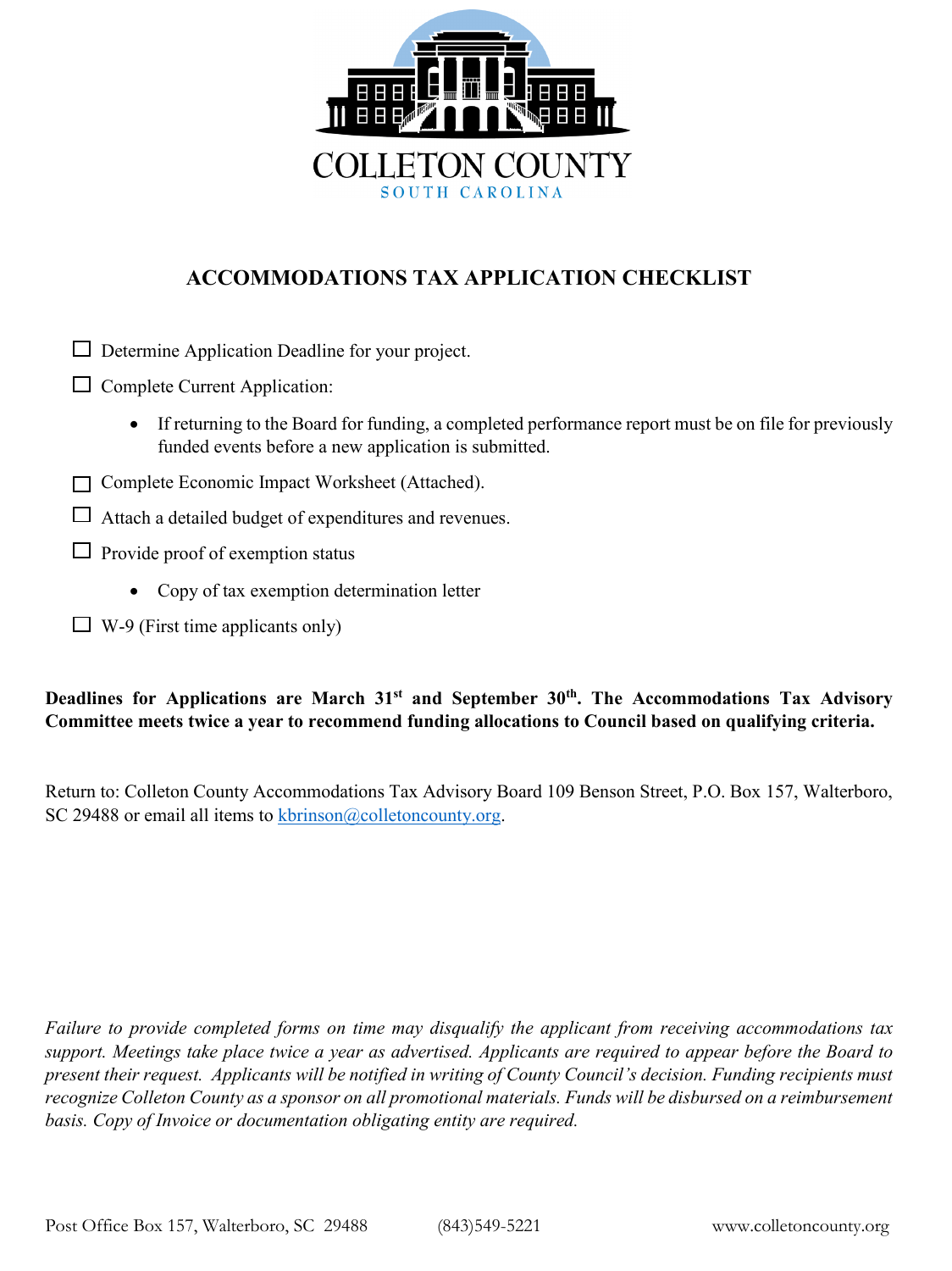### **Accommodations Tax Application Guidelines**

Thank you for your interest in Colleton County Accommodations Tax Program. The following policies and procedures for making an application to the Tourism-related Fund are provided below for your assistance. Grant Overview & Guidelines are also available for your information on our website and should be reviewed prior to making an application.

Funding provided by Accommodations Tax used for promotion and advertising specifically designed to bring tourists to Colleton County, is made under the provision that the Colleton County will be listed as a co-sponsor on all advertising, including, but not limited to, all print media, radio, television and web ads. Funding priority will be awarded to those whose project will attract people to stay overnight in Colleton County and frequent Colleton County restaurants.

Grants funds from the Accommodations Tax Program should be considered supplementary to the budget of any applicant, and unless otherwise approved, must be used within the fiscal year for which the funds were approved.

**Number of Copies:** Applicant should submit one (1) original and eight (8) unbound applications (binder-clips acceptable). All applications must be typed/printed.

**Eligible Applicants:** The applicant must be a public or private non-profit organization.

**Disbursement of Funds:** Generally, funding is of the reimbursement method with appropriate documentation (i.e., signed contract(s), detailed invoice(s), canceled check(s), etc.).

**Financial Statements:** If your organization received funding last year, a copy of the final financial statement must accompany this application.

**Other Accommodations Tax Funding:** Organizations must indicate any other accommodations tax funds they have requested or received from other municipalities or counties for this funding year.

**Funding Approval:** Funding in one calendar year does not automatically ensure funding in subsequent years. Organizations seeking accommodation tax funding must submit an application each year. The Colleton County Accommodation Tax Committee will hold a public meeting to review applications, and if deemed appropriate, to hear presentations from selected applicants.

*IMPORTANT: Please note that a representative from your organization must be present at the accommodations tax advisory committee meeting to answer any questions or provide additional information needed by the committee. Presentations to the Accommodations Tax Advisory Board shall be no more than 5 minutes in length and should address the items listed below as well as the questions listed on the application. Failure to have a representative present at this meeting could result in your application to be dismissed without consideration.*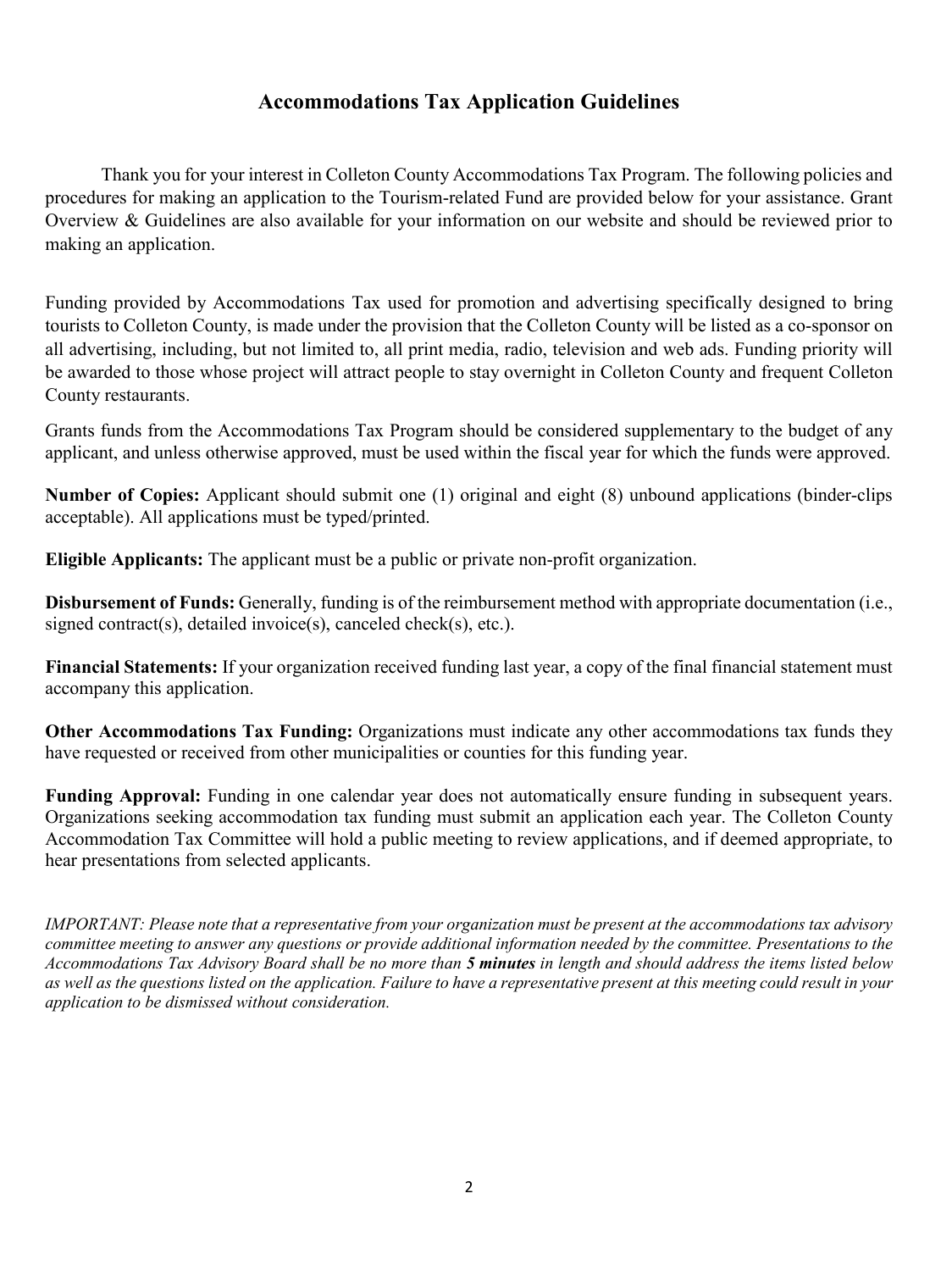### **ACCOMMODATIONS TAX FUNDING APPLICATION**

|    | Please check the appropriate category:                                                                                                                                                                                                                                                                                                                                      |                                                                                                                                                                                                                                                                                             |  |  |
|----|-----------------------------------------------------------------------------------------------------------------------------------------------------------------------------------------------------------------------------------------------------------------------------------------------------------------------------------------------------------------------------|---------------------------------------------------------------------------------------------------------------------------------------------------------------------------------------------------------------------------------------------------------------------------------------------|--|--|
|    | Festival/event                                                                                                                                                                                                                                                                                                                                                              | Marketing/Promotions/Advertising                                                                                                                                                                                                                                                            |  |  |
|    | <b>Public Facilities</b>                                                                                                                                                                                                                                                                                                                                                    | Visitor Information Center                                                                                                                                                                                                                                                                  |  |  |
|    | <b>Tourist Shuttle</b>                                                                                                                                                                                                                                                                                                                                                      | <b>Waste Collection</b>                                                                                                                                                                                                                                                                     |  |  |
|    | Law Enforcement                                                                                                                                                                                                                                                                                                                                                             | <b>Waterfront Erosion Control/Repair</b>                                                                                                                                                                                                                                                    |  |  |
|    | <b>Fire Protection</b>                                                                                                                                                                                                                                                                                                                                                      | Construction/maintenance/operation of civic or cultural facility                                                                                                                                                                                                                            |  |  |
| 1. |                                                                                                                                                                                                                                                                                                                                                                             |                                                                                                                                                                                                                                                                                             |  |  |
| 2. |                                                                                                                                                                                                                                                                                                                                                                             |                                                                                                                                                                                                                                                                                             |  |  |
| 3. |                                                                                                                                                                                                                                                                                                                                                                             |                                                                                                                                                                                                                                                                                             |  |  |
| 4. |                                                                                                                                                                                                                                                                                                                                                                             |                                                                                                                                                                                                                                                                                             |  |  |
| 5. |                                                                                                                                                                                                                                                                                                                                                                             |                                                                                                                                                                                                                                                                                             |  |  |
|    |                                                                                                                                                                                                                                                                                                                                                                             |                                                                                                                                                                                                                                                                                             |  |  |
|    |                                                                                                                                                                                                                                                                                                                                                                             |                                                                                                                                                                                                                                                                                             |  |  |
|    |                                                                                                                                                                                                                                                                                                                                                                             |                                                                                                                                                                                                                                                                                             |  |  |
|    | $\Box$ Government Agency                                                                                                                                                                                                                                                                                                                                                    | 6. Applicant Category: (Check the description that best describes your organization).<br>Non-profit<br>□ Private Business<br>Other                                                                                                                                                          |  |  |
| 7. | Please check which tax status applies to your organization:<br>Not-For-Profit as registered with the Secretary of State of South Carolina<br>Date of Incorporation Sate of Incorporation Sate of Incorporation Sate of Incorporation Sate of Incorporation Sate of Incorporation Sate of Incorporation Sate of Incorporation Sate of Incorporation Sate of Incorporation Sa |                                                                                                                                                                                                                                                                                             |  |  |
|    | Federal Exempt under IRS Code 501(c)<br>Date of IRS Tax Exempt Determination Letter                                                                                                                                                                                                                                                                                         | (attach copy of letter)                                                                                                                                                                                                                                                                     |  |  |
|    | Please provide W-9 by attaching to this application.                                                                                                                                                                                                                                                                                                                        |                                                                                                                                                                                                                                                                                             |  |  |
| 8. |                                                                                                                                                                                                                                                                                                                                                                             |                                                                                                                                                                                                                                                                                             |  |  |
| 9. |                                                                                                                                                                                                                                                                                                                                                                             | Have you received funds from the Accommodations Tax Fund previously?<br>$\Box$ Yes<br>No<br>If yes, how much? ________________What Years? __________________________________<br>Applicants must complete this application in its entirety. Supplemental information shall be no more than 2 |  |  |
|    |                                                                                                                                                                                                                                                                                                                                                                             |                                                                                                                                                                                                                                                                                             |  |  |

pages in length. Projects submitted for consideration must demonstrate a relationship to or impact on the visitor and tourist industry within the community. Funding recipients must recognize Colleton County as a sponsor on all promotional materials.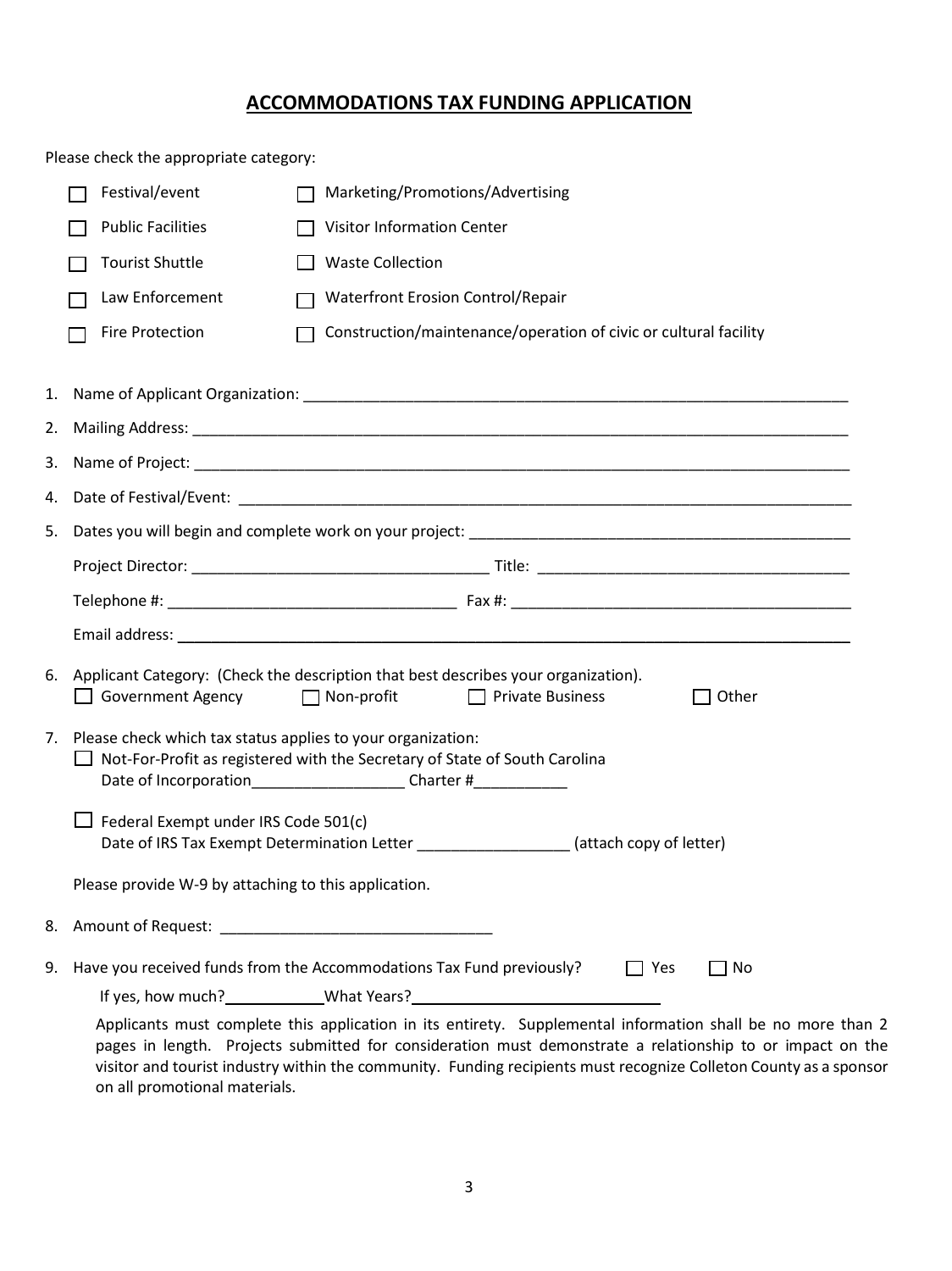10. In order to comply with the State's Tourism Expenditure Review Committee annual reporting requirements, please classify your current budget request only into the following authorized categories:

|    | Destination Advertising/Promotion        |       | % |
|----|------------------------------------------|-------|---|
|    | <b>Tourism-Related Events</b>            |       | % |
|    | <b>Tourism-Related Faciltieis</b>        |       | % |
| 4  | <b>Tourism-Related Public Services</b>   |       | % |
| 5. | <b>Tourist Public Transportation</b>     |       | % |
| 6  | <b>Waterfront Erosion Control/Repair</b> |       | % |
|    | Operatoin of Visitor Information Centers |       | % |
|    |                                          |       |   |
|    |                                          | Total | % |

Note: See TERC authorized category descriptions below:

1-Advertising and promotion of tourism so as to develop and increase tourist attendance through the generation of publicity.

2-Promotion of arts and cultural events.

3-Construction, maintenance and operation of facilities for civic and cultural activities including construction and maintenance of access and other nearby roads and utilities for the facilities.

4-The criminal justice system, law enforcement, fire protection, solid waste collection and health facilities when required to serve tourists and tourist facilities. This is based on the estimated percentage of costs directly attributed to tourists. Also includes public facilities such as restrooms, dressing rooms, parks and parking lots.

5-Tourist shuttle transportation.

6-Control and repair of waterfront erosion.

7-Operating visitor information centers.

11. Briefly describe your project and its goals and objectives.

12. Describe how your project will enhance the visitor and tourist trade within Colleton County. (State estimated tourist/visitor dollars to the community, # of visitors expected, other verifiable objectives, etc.)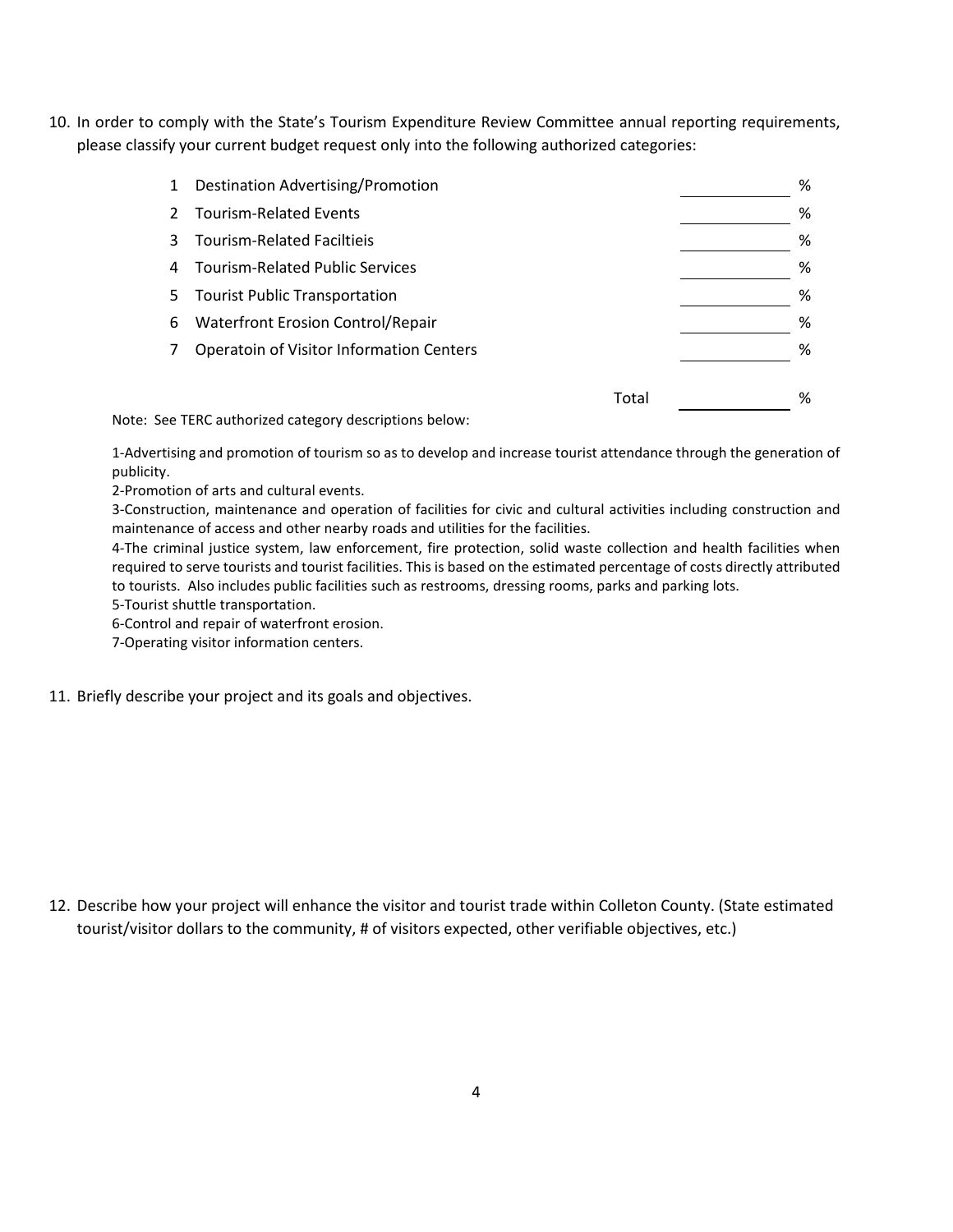13. If festival or event, who will be your target audience? What is your estimated total attendance? How many out of town visitors/tourists\* do you anticipate attending? If overnight visitors are expected, how many room nights are anticipated? Please fill out attached worksheet. (\*Tourists are defined as those who travel at least 50 miles to attend.)

14. If requesting funding for marketing promotions, what is the medium, target audience for the promotional package and estimated number of readers?

15. What will it cost to execute this project and what amount is being requested? Provide detailed budget of expenditures and revenues. List other sources\* of funding if applicable. (\*Including amounts funded from other A-tax sources.)

16. If you are granted some, but not all of the amount you requested, what impact would such partial funding have on your activities? What would you change to account for the partial funding?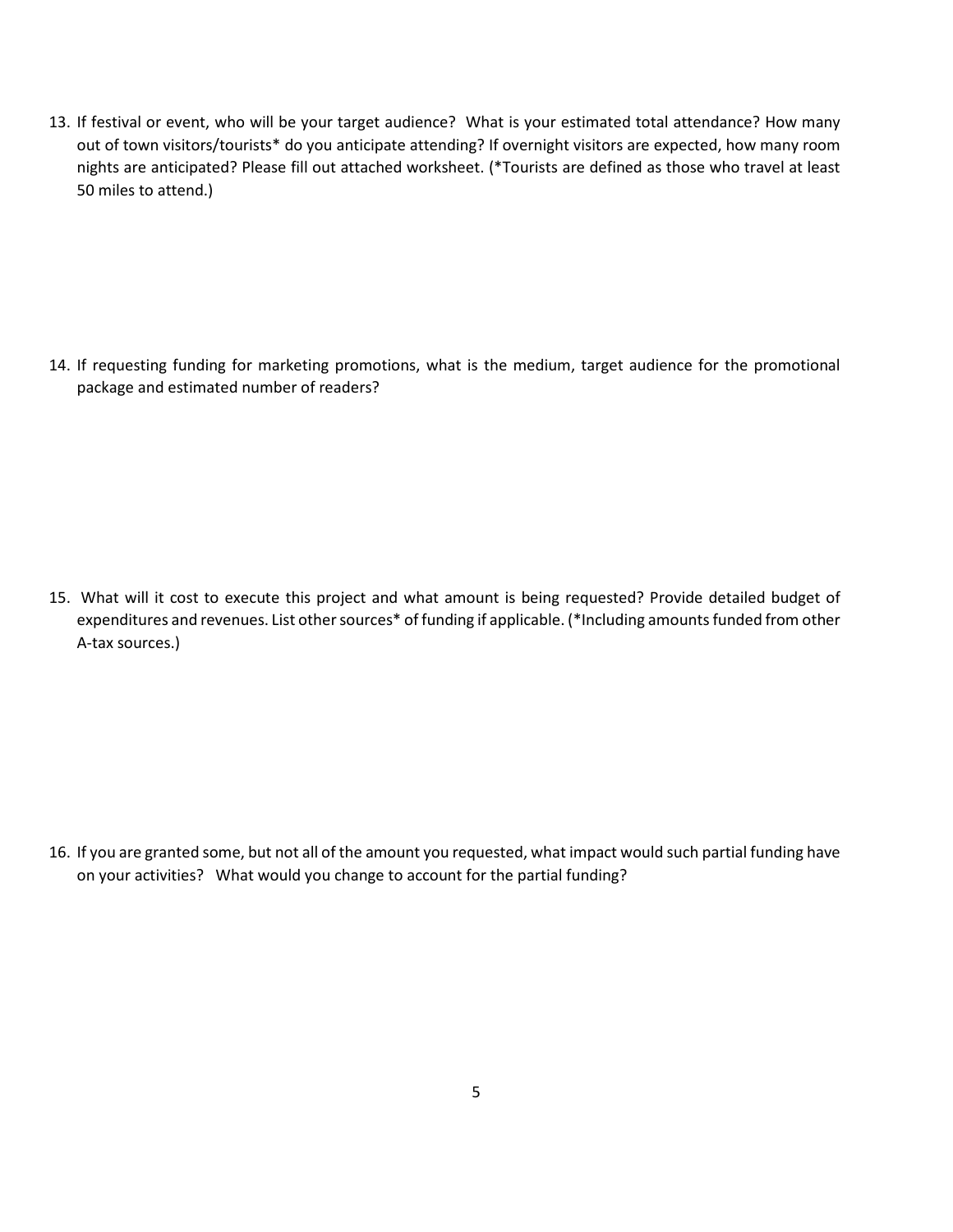17. Is County support required? If so, describe requirements expected including personnel (i.e. police, garbage, public services) and the itemized estimated cost of such services.

18. Other comments for consideration.

#### **Financial Guarantees:**

19. Provide a copy of the official minutes wherein the organization approves the application.

#### **Prior Recipient's Report (if you received prior ATAX Funds)**

20. Include the total annual ATAX funding received each year that you applied.

21. How did you use the ATAX funds? Where the objectives achieved?